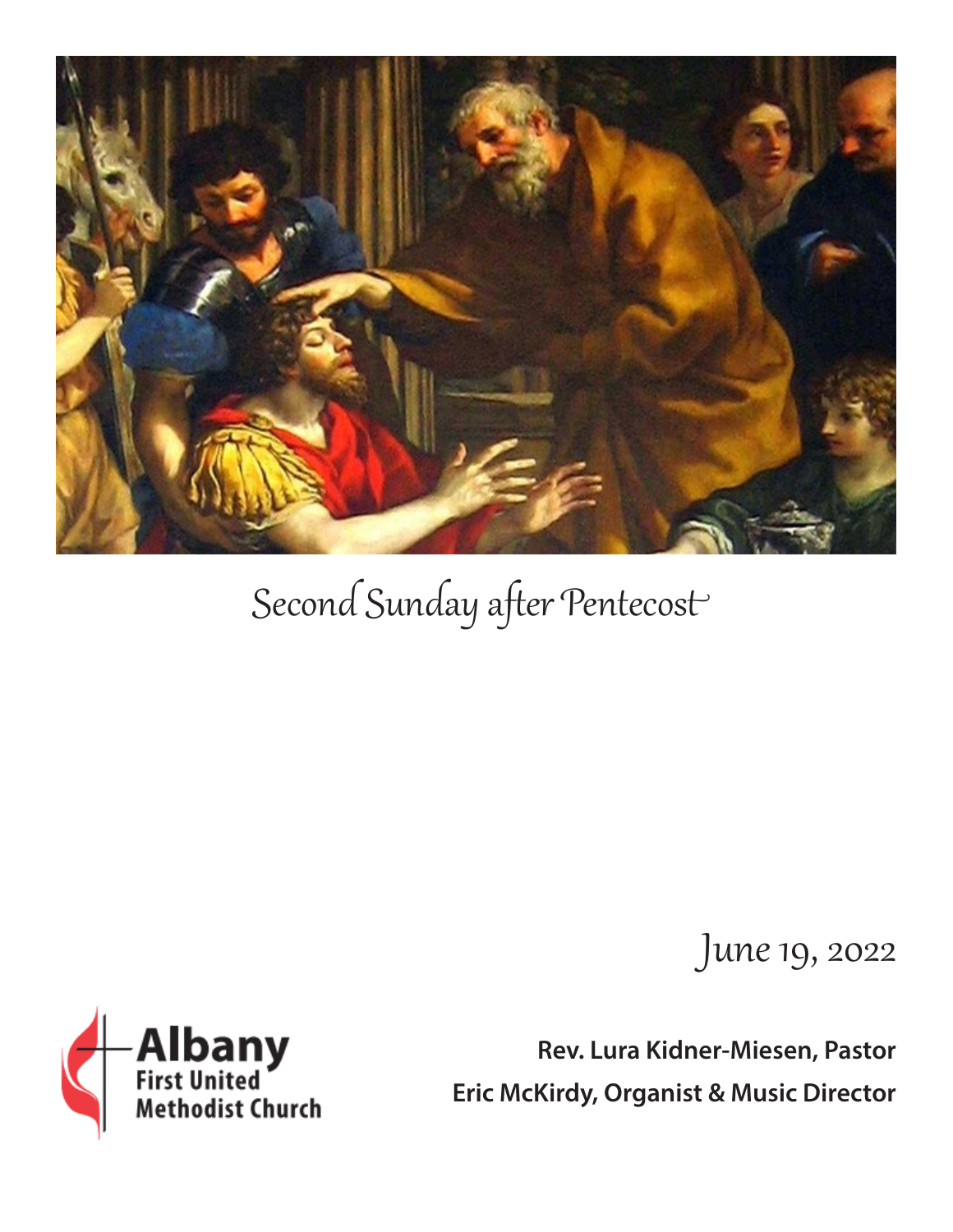### Centering Thoughts

My father didn't tell me how to live; he lived, and let me watch him do it. — Clarence Budington Kelland

To love ourselves and support each other in the process of becoming real is perhaps the greatest single act of daring greatly. — Brene' Brown

Success is not final, failure is not fatal: it is the courage to continue that counts. — Winston S. Churchill

Confront the dark parts of yourself, and work to banish them with illumination and forgiveness. Your willingness to wrestle with your demons will cause your angels to sing. — August Wilson

> Have enough courage to trust love one more time and always one more time. — Maya Angelou

## Welcome!

#### **Prelude**

#### **Invitation to Worship Invitation to Worship Rev. Robin Yim**

(Based on Psalm 118 and written by Rev. Robin Yim) Go into raptures about God, for God is good. **Celebrate his never-ending kindness.** All you sons and daughters in your houses now say: **Celebrate his never-ending kindness.** All you mothers and fathers in your houses now say: **Celebrate his never-ending kindness.** All you grandfathers and grandmothers in your houses now say: **Celebrate his never-ending kindness.**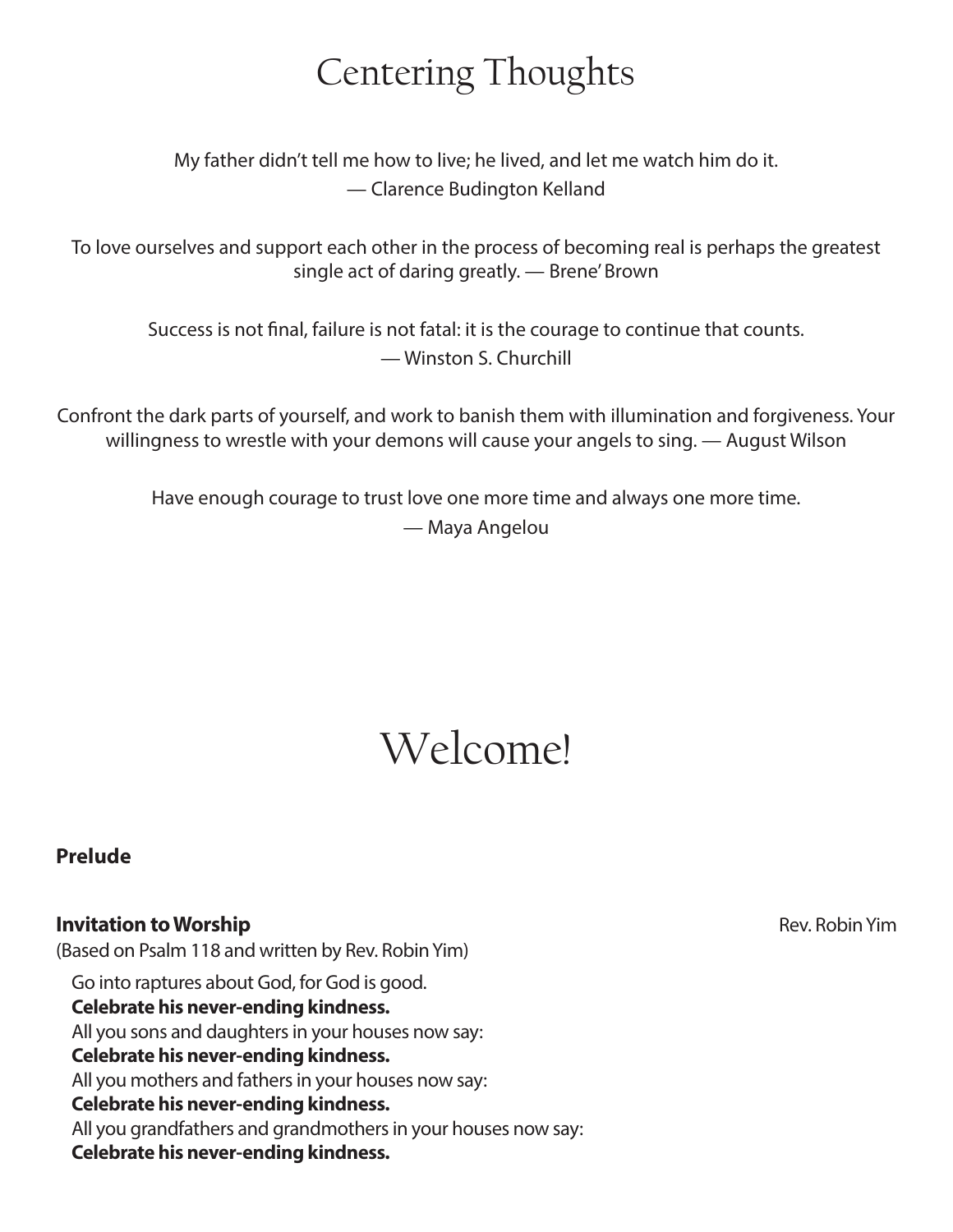| From dire straits we called out for God's help,                                               |                           |
|-----------------------------------------------------------------------------------------------|---------------------------|
| and God answered us out in the open for all to see.<br>With God for us, what have we to fear? |                           |
| What can people do to us?                                                                     |                           |
| We say to them: You pushed me hard to knock me down,                                          |                           |
|                                                                                               |                           |
| but the Lord helped me.                                                                       |                           |
| You rejected me and threw me away,                                                            |                           |
| but the Lord made me what matters most.                                                       |                           |
| Rescued and redeemed: this is the Lord's doing.                                               |                           |
| Go into raptures about God, for God is good.                                                  |                           |
| Celebrate his never-ending kindness.                                                          |                           |
|                                                                                               |                           |
| <b>Hymn:</b> This Is My Father's World                                                        | <b>UMH #144</b>           |
| <b>Scripture:</b>                                                                             | Acts 9:1-6, 17-22         |
|                                                                                               |                           |
| <b>Sermon:</b> "Courageous Faith"                                                             | Pastor Lura Kidner-Miesen |
|                                                                                               |                           |
| Hymn: Here I Am, Lord                                                                         | <b>UMH #593</b>           |
|                                                                                               |                           |
|                                                                                               |                           |
|                                                                                               |                           |

#### **The Lord's Prayer**

**Our Father, who art in heaven, hallowed be thy name. Thy kingdom come, thy will be done on earth as it is in heaven. Give us this day our daily bread. And forgive us our trespasses, as we forgive those who trespass against us. And lead us not into temptation, but deliver us from evil. For thine is the kingdom, and the power, and the glory, forever. Amen.**

**Prayer Prayer Prayer Prayer Pastor Lura** 

**Hymn:** *Shine, Jesus, Shine* **THE 2008 Hymn:** *Shine, Jesus, Shine* **THE 2008 THE 2008 THE 2173** 

**Closing Blessing** (Second Corinthians 13:14, written by St. Paul) Pastor Lura May the grace of Jesus Christ, the love of God, and the fellowship of the Holy Spirit be with you today and always. Amen.

#### **Postlude**